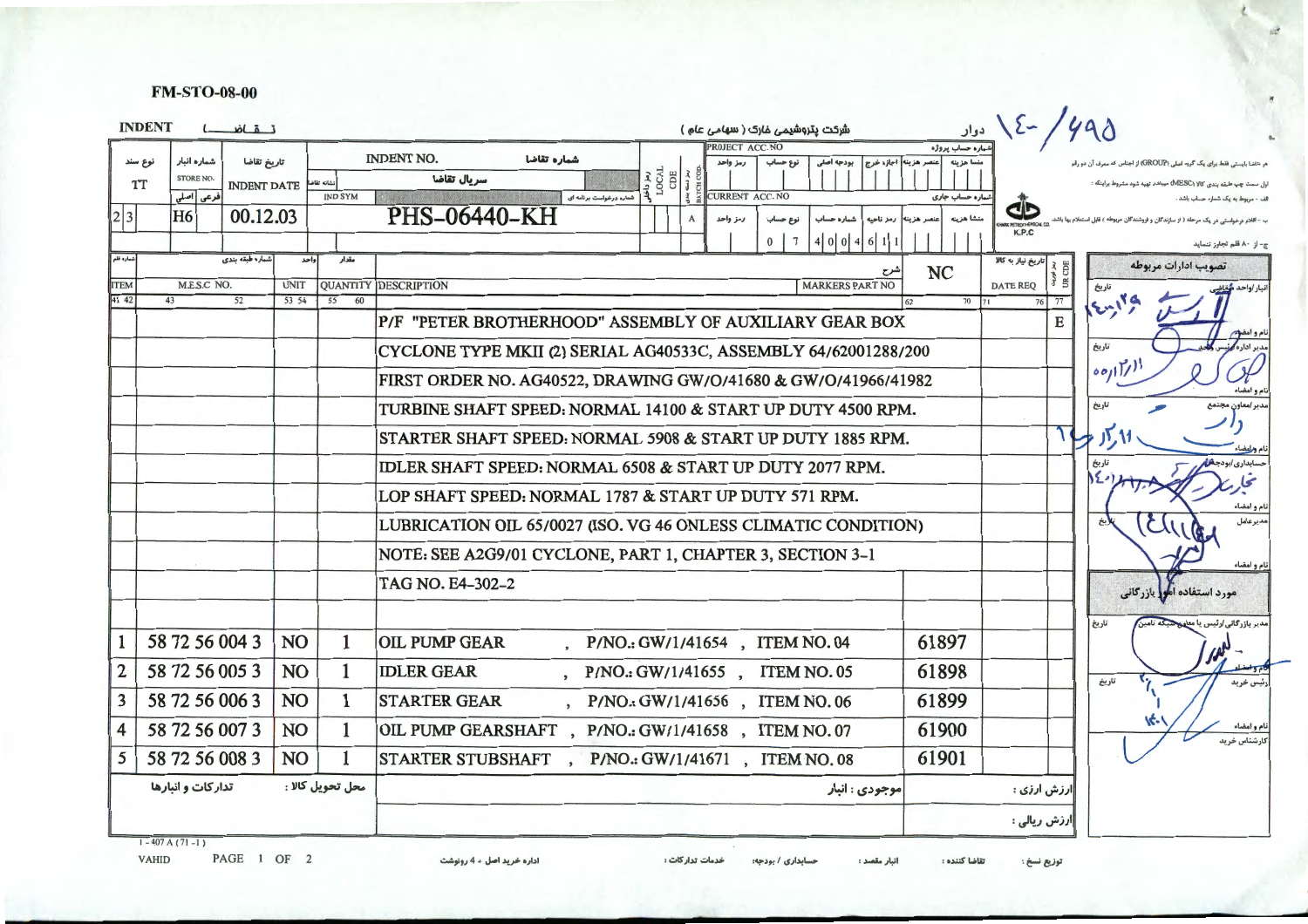برك الحاقي تقاضا

| <b>INDENT (CONTINUATION SHEET)</b><br>PHS-06440-KH<br>SHEET 2 OF 2 SHEET                 |                                                                                                                                                                                                                            |                                                                                                |                                                                                                                                                             |                                                                                                                                                        |                                                                                                                                                                                                                                                                                                                                                                                                                       |                                                                                      |                      |                                     |                |                            |         |
|------------------------------------------------------------------------------------------|----------------------------------------------------------------------------------------------------------------------------------------------------------------------------------------------------------------------------|------------------------------------------------------------------------------------------------|-------------------------------------------------------------------------------------------------------------------------------------------------------------|--------------------------------------------------------------------------------------------------------------------------------------------------------|-----------------------------------------------------------------------------------------------------------------------------------------------------------------------------------------------------------------------------------------------------------------------------------------------------------------------------------------------------------------------------------------------------------------------|--------------------------------------------------------------------------------------|----------------------|-------------------------------------|----------------|----------------------------|---------|
|                                                                                          |                                                                                                                                                                                                                            | وأحد                                                                                           | مقدار                                                                                                                                                       |                                                                                                                                                        | شمار ه قطعه ساز نده                                                                                                                                                                                                                                                                                                                                                                                                   | آرزش                                                                                 | تاريخ لزوم           |                                     | رديف           |                            |         |
|                                                                                          |                                                                                                                                                                                                                            |                                                                                                |                                                                                                                                                             |                                                                                                                                                        | <b>MAKER'S PART NO.</b>                                                                                                                                                                                                                                                                                                                                                                                               | VALUE                                                                                | <b>DATE REQUIRED</b> |                                     | REQ. IT.       |                            |         |
| رديف<br><b>ITEM</b><br>41<br>6<br>$\overline{7}$<br>8<br>9<br>10<br>11<br>12<br>13<br>14 | شماره طبقه بندی<br>M.E.S.C. NO.<br>$42 \mid 43$<br>52 53<br>58 72 56 009 3<br>58 72 56 010 3<br>58 72 56 019 3<br>58 72 56 020 3<br>58 72 56 029 3<br>58 72 56 030 3<br>58 72 56 031 3<br>58 72 56 036 3<br>58 72 56 037 3 | <b>UNIT</b><br>54 55<br>NO<br>NO<br>NO<br>NO<br>NO<br>NO <sub>1</sub><br>NO<br><b>NO</b><br>NO | QUANTITY<br>60<br>$\mathbf{1}$<br>$\mathbf{1}$<br>$\overline{4}$<br>4<br>$\mathbf{1}$<br>$\mathbf{1}$<br>$\overline{2}$<br>$\overline{2}$<br>$\overline{c}$ | <b>DESCRIPTION</b><br><b>IDLER GEARSHAFT</b><br><b>SSS CLUTCH ASSY.</b><br><b>LOCK NUT M50</b><br><b>WASHER, LOCK NUT M50</b><br><b>RETAINING RING</b> | , P/NO.: GW/1/41963, ITEM NO. 09<br>, P/NO.: OD32766<br>, ITEM NO. 10<br>, ITEM NO. 19<br>, ITEM NO. 20<br>PINION HOUSING AUXILIARY SIDE, P/NO.: GW/1/41962, ITEM NO. 29<br>L.O.P. BEARING HOUSING AUX. SIDE, P/NO.:GW/1/41669, ITEM NO. 30<br>, P/NO.: GW/3/41670, ITEM NO. 31<br>GRUB SCREW M12 X 10LG, MAT. STL., P/NO.: 21411/4540, ITEM NO. 36<br>GRUB SCREW M3 X 16LG, MAT. STL, P/NO.: 21411/1560, ITEM NO. 37 | 161<br>61902<br>61903<br>61905<br>61906<br>61907<br>61908<br>61909<br>61910<br>61911 | 69 70                | ylc<br>BE PUNCHED IN EACH CARD<br>p | 75 76 77 79 80 | TO BE PUNCHED IN EACH CARD | نظريسات |
|                                                                                          |                                                                                                                                                                                                                            |                                                                                                |                                                                                                                                                             |                                                                                                                                                        |                                                                                                                                                                                                                                                                                                                                                                                                                       |                                                                                      |                      |                                     |                |                            |         |
|                                                                                          |                                                                                                                                                                                                                            |                                                                                                |                                                                                                                                                             |                                                                                                                                                        |                                                                                                                                                                                                                                                                                                                                                                                                                       |                                                                                      |                      |                                     |                |                            |         |

شماره فرم ( 215(62/12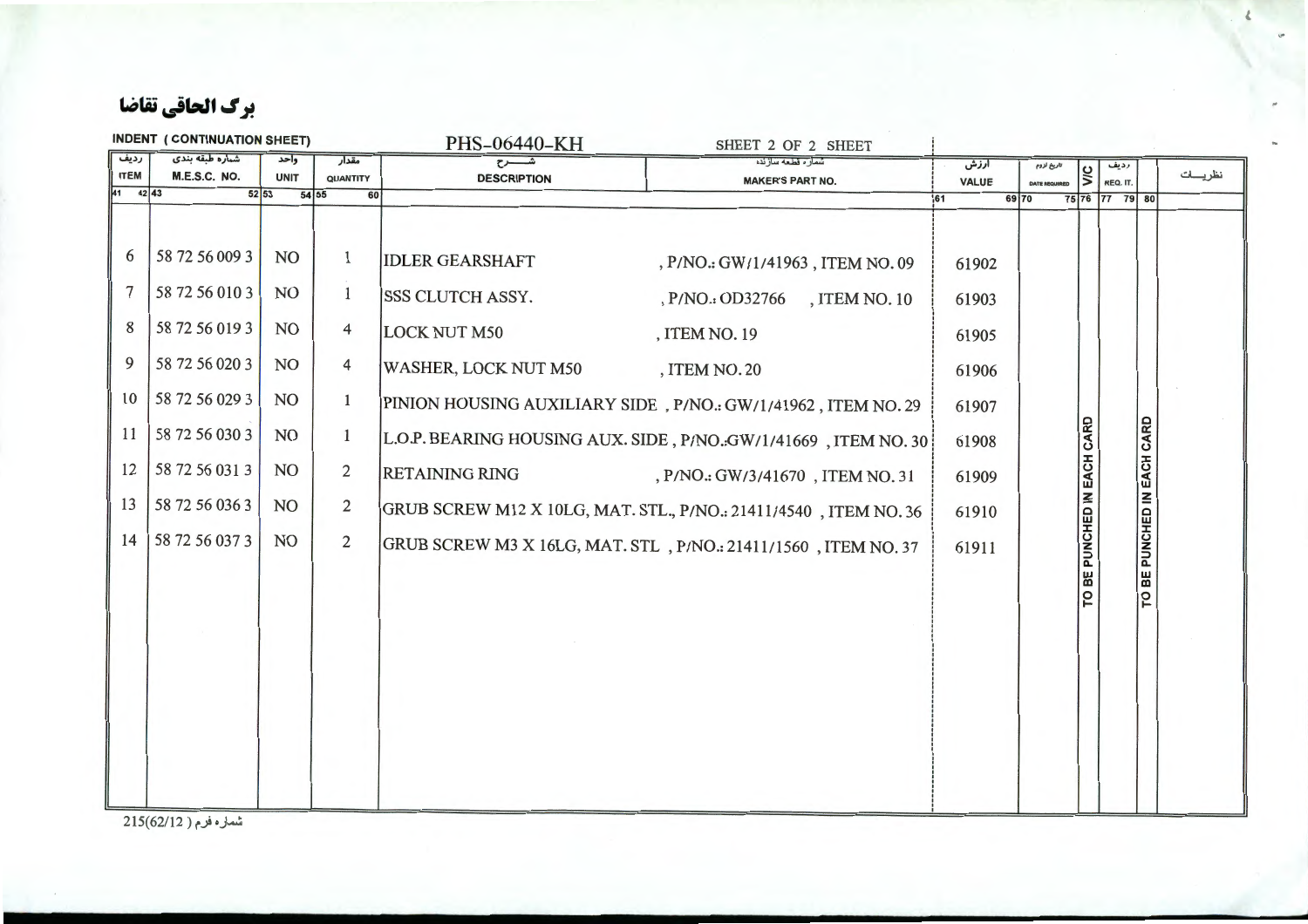# **Alstom Power Ltd**

### **INSTRUCTION MANUAL**

# **MK2 CYCLONE AUX. GEARBOX**

**Issue 2** 

September 2002

Page 1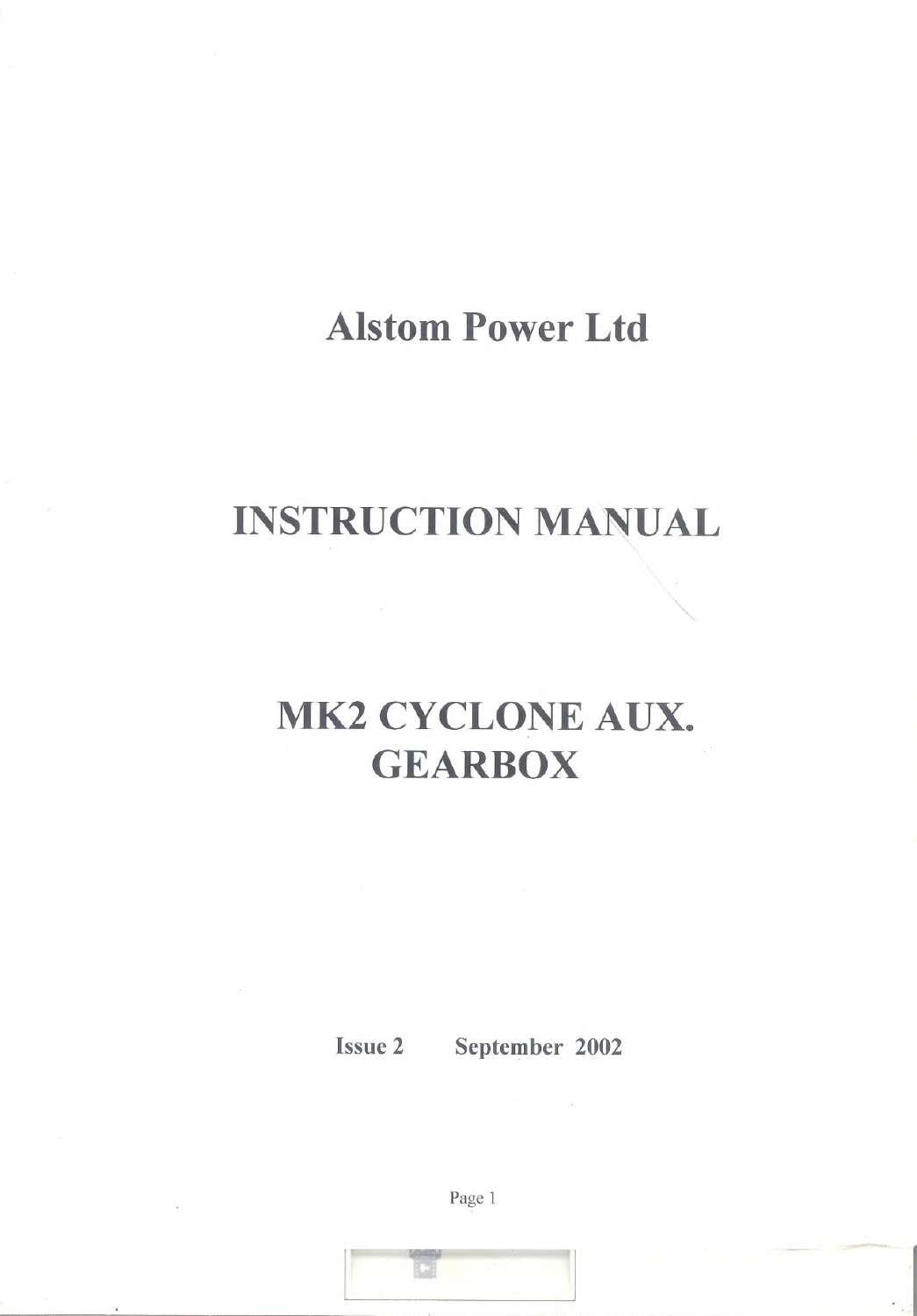#### **OPERATING MANUAL**

**Auxiliary Drive Gearbox** 

**For Alstom Power Ltd** 

**Cyclone Twin Shaft Unit** 

#### Alstom Power SPECIFICATION No 64/62001288/200

Manufactured by

**BROTHERHOOD MACHTECH WERRINGTON PARKWAY PETERBOROUGH ENGLAND PE4 5HG** 

Telephone: 01733 292200 Facsimile: 01733 292300 Web Site : www.peterbrotherhood.co.uk

Page 3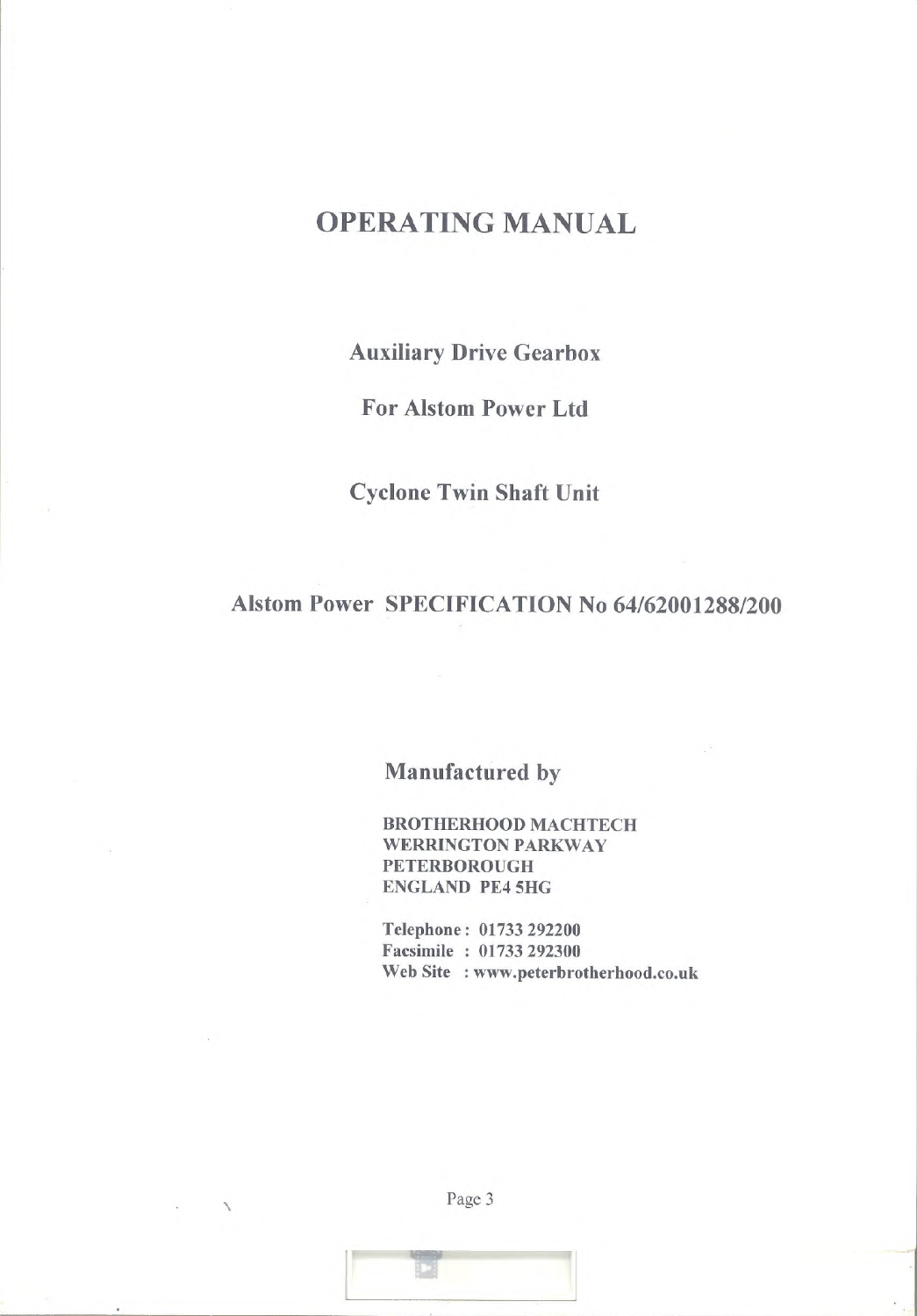

..

÷.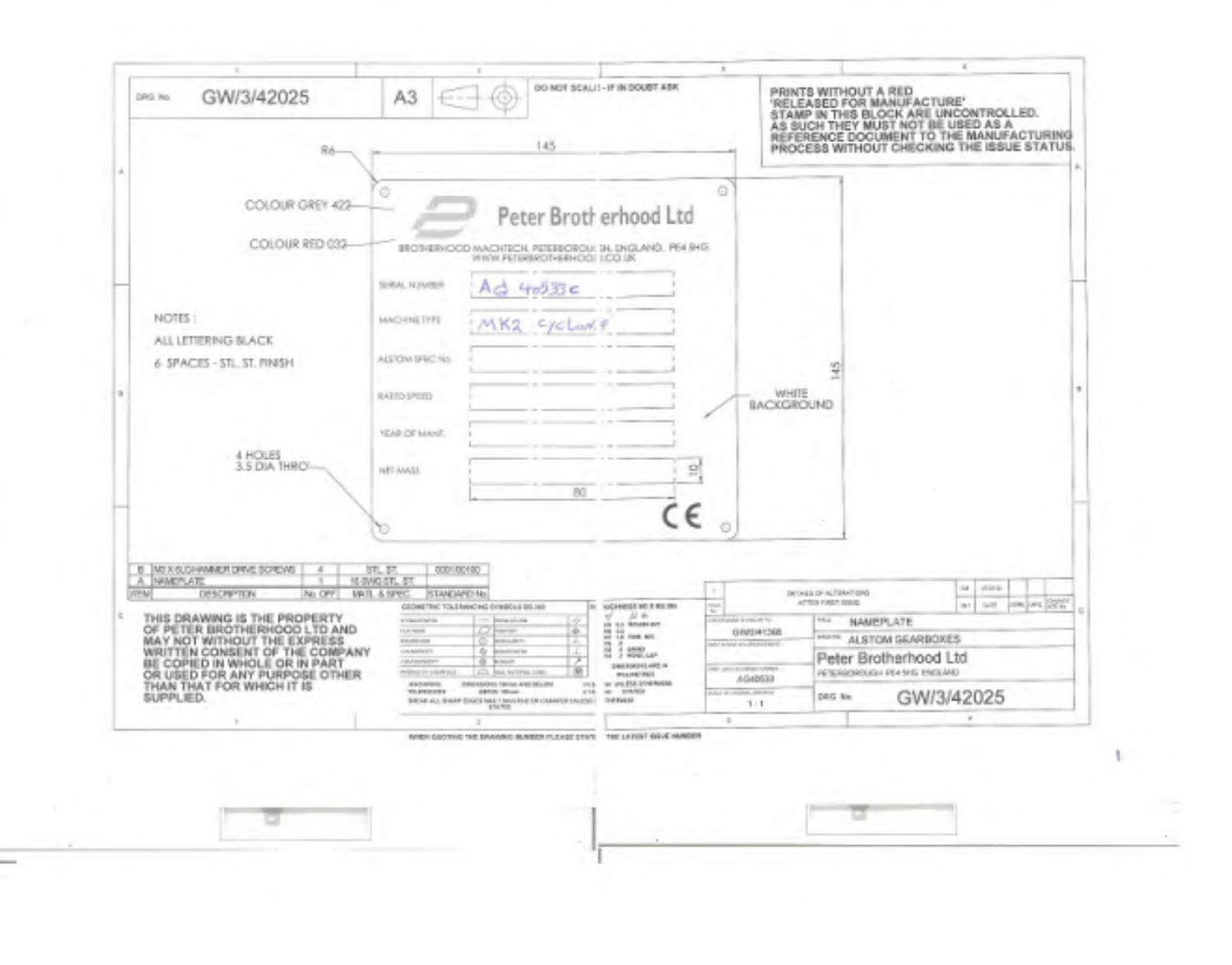